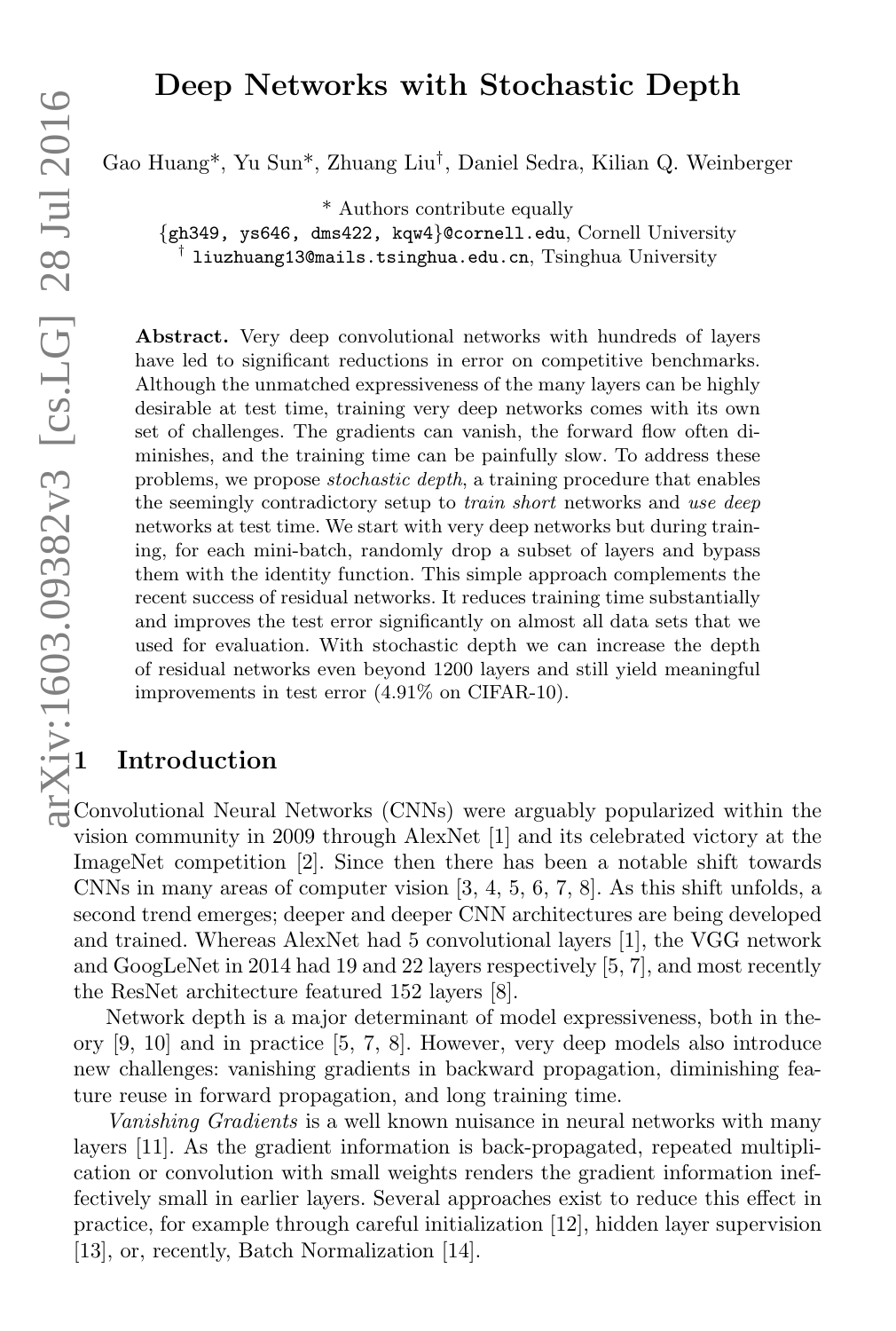Diminishing feature reuse during forward propagation (also known as loss in information flow [15]) refers to the analogous problem to vanishing gradients in the forward direction. The features of the input instance, or those computed by earlier layers, are "washed out" through repeated multiplication or convolution with (randomly initialized) weight matrices, making it hard for later layers to identify and learn "meaningful" gradient directions. Recently, several new architectures attempt to circumvent this problem through direct identity mappings between layers, which allow the network to pass on features unimpededly from earlier layers to later layers [8, 15].

Long training time is a serious concern as networks become very deep. The forward and backward passes scale linearly with the depth of the network. Even on modern computers with multiple state-of-the-art GPUs, architectures like the 152-layer ResNet require several weeks to converge on the ImageNet dataset [8].

The researcher is faced with an inherent dilemma: shorter networks have the advantage that information flows efficiently forward and backward, and can therefore be trained effectively and within a reasonable amount of time. However, they are not expressive enough to represent the complex concepts that are commonplace in computer vision applications. Very deep networks have much greather model complexity, but are very difficult to train in practice and require a lot of time and patience.

In this paper, we propose *deep networks with stochastic depth*, a novel training algorithm that is based on the seemingly contradictory insight that ideally we would like to have a *deep* network during *testing* but a *short* network during training. We resolve this conflict by creating deep Residual Network [8] architectures (with hundreds or even thousands of layers) with sufficient modeling capacity; however, during training we shorten the network significantly by randomly removing a substantial fraction of layers independently for each sample or mini-batch. The effect is a network with a small expected depth during training, but a large depth during testing. Although seemingly simple, this approach is surprisingly effective in practice.

In extensive experiments we observe that training with stochastic depth substantially reduces training time and test error (resulting in multiple new records to the best of our knowledge at the time of initial submission to ECCV). The reduction in training time can be attributed to the shorter forward and backward propagation, so the training time no longer scales with the full depth, but the shorter expected depth of the network. We attribute the reduction in test error to two factors: 1) shortening the (expected) depth during training reduces the chain of forward propagation steps and gradient computations, which strengthens the gradients especially in earlier layers during backward propagation; 2) networks trained with stochastic depth can be interpreted as an implicit ensemble of networks of different depths, mimicking the record breaking ensemble of depth varying ResNets trained by He et al. [8].

We also observe that similar to Dropout [16], training with stochastic depth acts as a regularizer, even in the presence of Batch Normalization [14]. On ex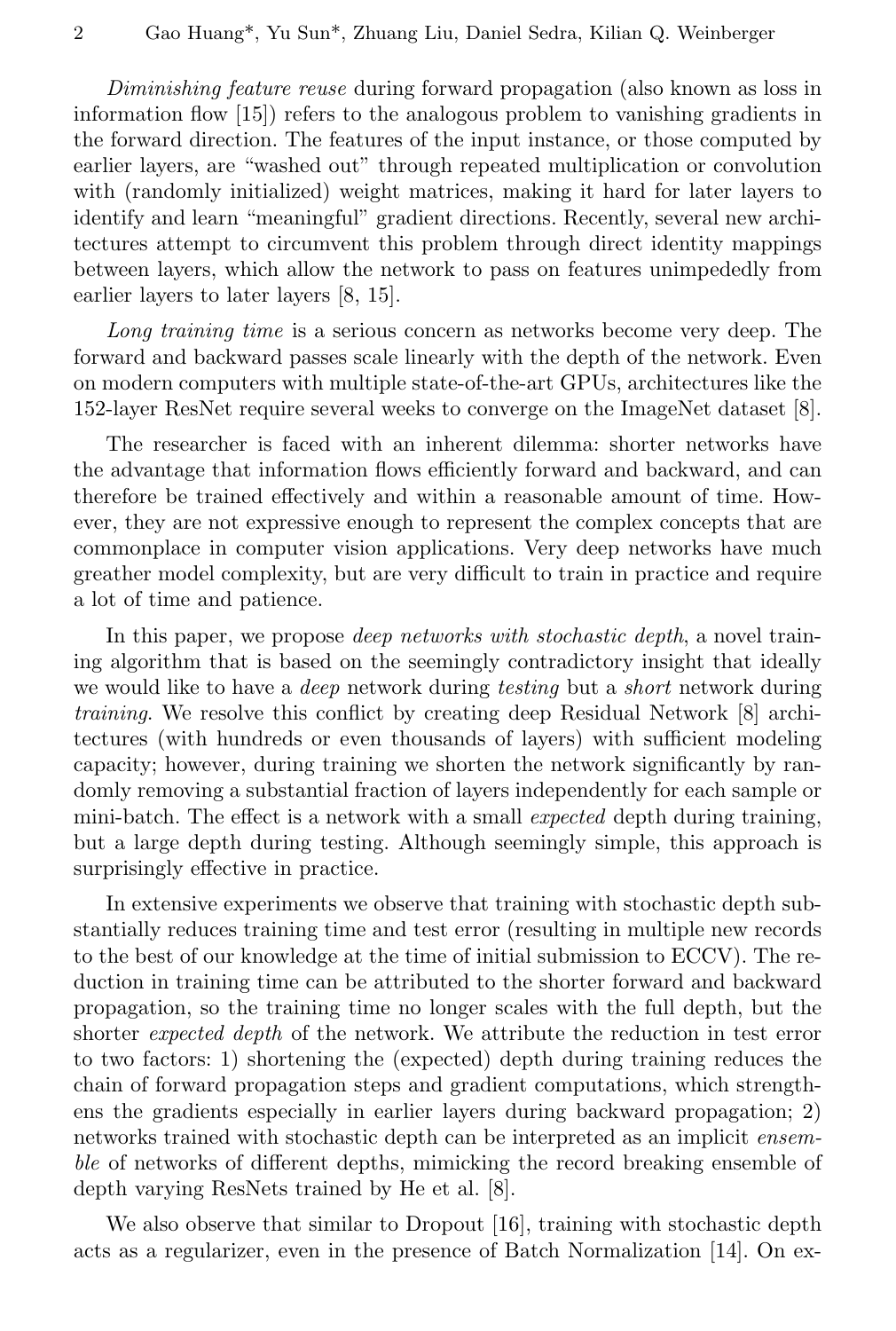periments with CIFAR-10, we increase the depth of a ResNet beyond 1000 layers and still obtain significant improvements in test error.

## 2 Background

Many attempts have been made to improve the training of very deep networks. Earlier works adopted greedy layer-wise training or better initialization schemes to alleviate the vanishing gradients and diminishing feature reuse problems [12, 17, 18]. A notable recent contribution towards training of very deep networks is Batch Normalization [14], which standardizes the mean and variance of hidden layers with respect to each mini-batch. This approach reduces the vanishing gradients problem and yields a strong regularizing effect.

Recently, several authors introduced extra skip connections to improve the information flow during forward and backward propagation. Highway Networks [15] allow earlier representations to flow unimpededly to later layers through parameterized skip connections known as "information highways", which can cross several layers at once. The skip connection parameters, learned during training, control the amount of information allowed on these "highways".

**Residual networks (ResNets)**[8] simplify Highway Networks by shortcutting (mostly) with identity functions. This simplification greatly improves training efficiency, and enables more direct feature reuse. ResNets are motivated by the observation that neural networks tend to obtain higher training error as the depth increases to very large values. This is counterintuitive, as the network gains more parameters and therefore better function approximation capabilities. The authors conjecture that the networks become worse at function approximation because the gradients and training signals vanish when they are propagated through many layers. As a fix, they propose to add skip connections to the network. Formally, if  $H_{\ell}$  denotes the output of the  $\ell^{th}$  layer (or sequence of layers) and  $f_{\ell}(\cdot)$  represents a typical convolutional transformation from layer  $\ell-1$  to  $\ell$ , we obtain

$$
H_{\ell} = \text{ReLU}(f_{\ell}(H_{\ell-1}) + \text{id}(H_{\ell-1})),\tag{1}
$$

where  $id(\cdot)$  denotes the identity transformation and we assume a ReLU transition function [19]. Fig. 1 illustrates an example of a function  $f_\ell$ , which consists of multiple convolutional and Batch Normalization layers. When the output dimensions of  $f_\ell$  do not match those of  $H_{\ell-1}$ , the authors redefine id(·) as a linear projection to reduce the dimensions of id( $H_{\ell-1}$ ) to match those of  $f_{\ell}(H_{\ell-1})$ . The propagation rule in (1) allows the network to pass gradients and features (from the input or those learned in earlier layers) back and forth between the layers via the identity transformation  $id(\cdot)$ .

**Dropout.** Stochastically dropping hidden nodes or connections has been a popular regularization method for neural networks. The most notable example is Dropout [16], which multiplies each hidden activation by an independent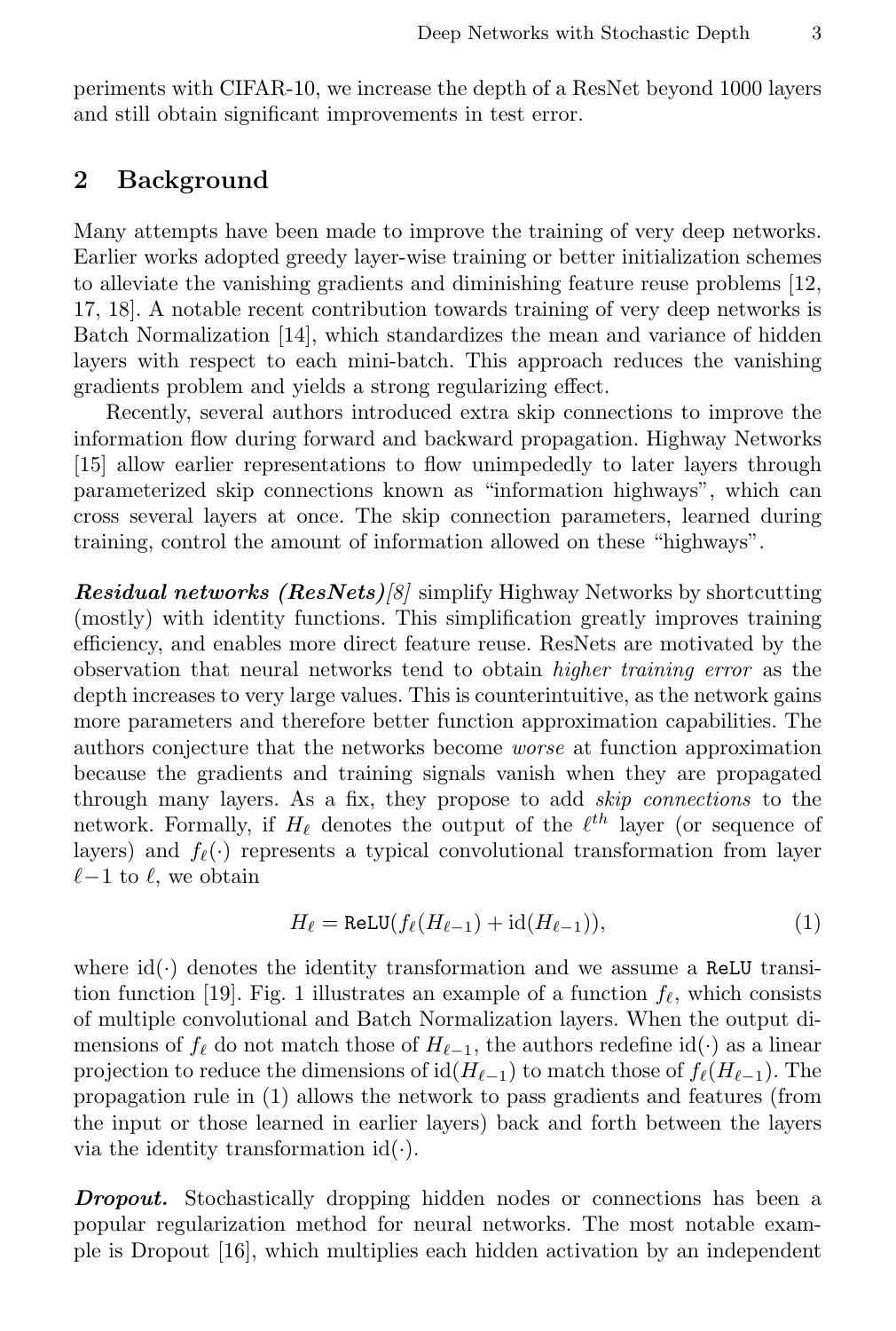

Fig. 1. A close look at the  $\ell^{\text{th}}$  ResBlock in a ResNet.

Bernoulli random variable. Intuitively, Dropout reduces the effect known as "coadaptation" of hidden nodes collaborating in groups instead of independently producing useful features; it also makes an analogy with training an ensemble of exponentially many small networks. Many follow up works have been empirically successful, such as DropConnect [20], Maxout [21] and DropIn [22].

Similar to Dropout, stochastic depth can be interpreted as training an ensemble of networks, but with different depths, possibly achieving higher diversity among ensemble members than ensembling those with the same depth. Different from Dropout, we make the network shorter instead of thinner, and are motivated by a different problem. Anecdotally, Dropout loses effectiveness when used in combination with Batch Normalization [14, 23]. Our own experiments with various Dropout rates (on CIFAR-10) show that Dropout gives practically no improvement when used on 110-layer ResNets with Batch Normalization.

We view all of these previous approaches to be extremely valuable and consider our proposed training with stochastic depth complimentary to these efforts. In fact, in our experiments we show that training with stochastic depth is indeed very effective on ResNets with Batch Normalization.

## 3 Deep Networks with Stochastic Depth

Learning with stochastic depth is based on a simple intuition. To reduce the effective length of a neural network during training, we randomly skip layers entirely. We achieve this by introducing skip connections in the same fashion as ResNets, however the connection pattern is randomly altered for each minibatch. For each mini-batch we randomly select sets of layers and remove their corresponding transformation functions, only keeping the identity skip connection. Throughout, we use the architecture described by He et al. [8]. Because the architecture already contains skip connections, it is straightforward to modify, and isolates the benefits of stochastic depth from that of the ResNet identity connections. Next we describe this network architecture and then explain the stochastic depth training procedure in detail.

**ResNet architecture.** Following He et al. [8], we construct our network as the functional composition of  $L$  residual blocks (ResBlocks), each encoding the update rule (1). Fig. 1 shows a schematic illustration of the  $\ell^{th}$  ResBlock. In this example,  $f_\ell$  consists of a sequence of layers: Conv-BN-ReLU-Conv-BN, where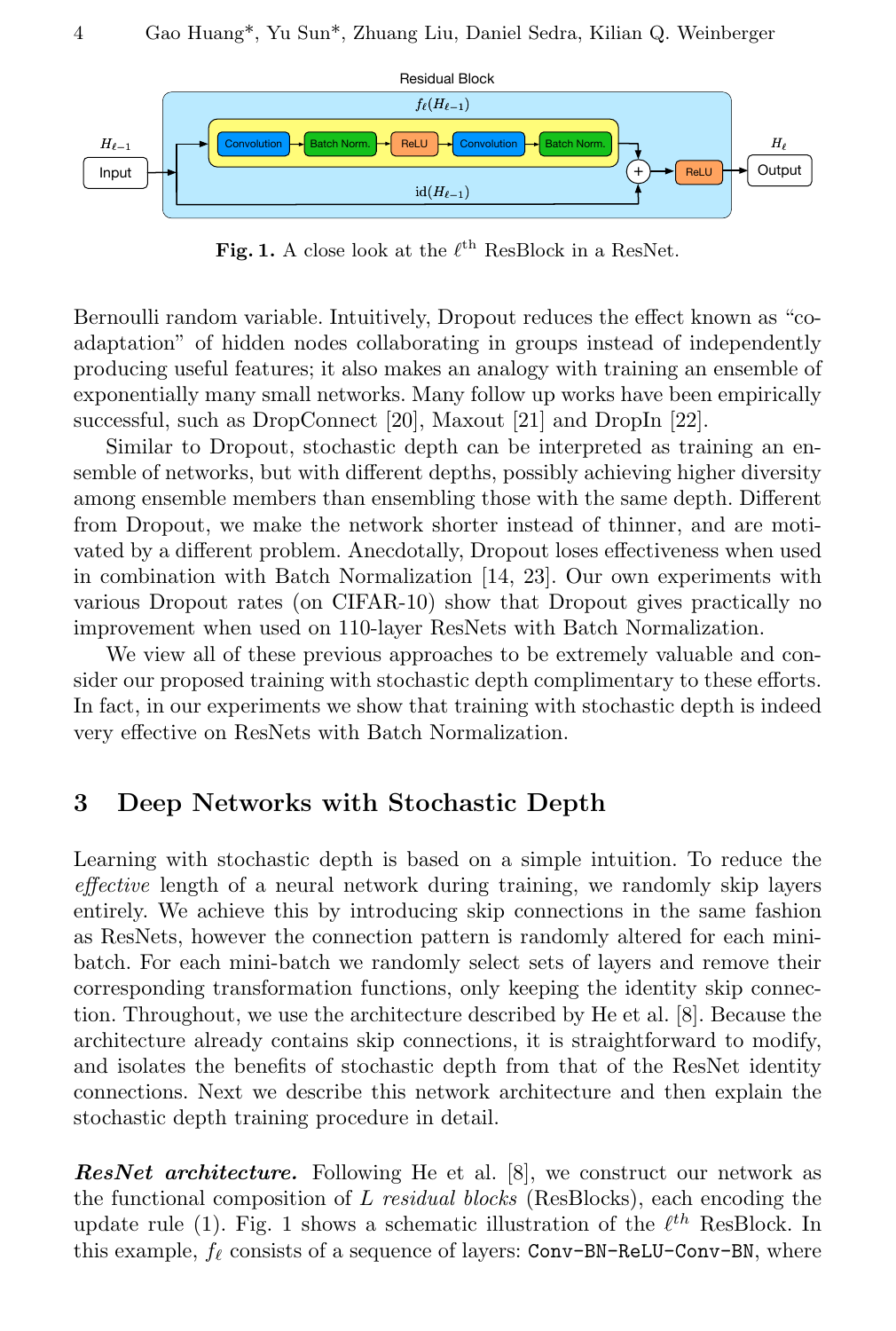

Fig. 2. The linear decay of  $p_\ell$  illustrated on a ResNet with stochastic depth for  $p_0 = 1$ and  $p_L = 0.5$ . Conceptually, we treat the input to the first ResBlock as  $H_0$ , which is always active.

Conv and BN stand for Convolution and Batch Normalization respectively. This construction scheme is adopted in all our experiments except ImageNet, for which we use the bottleneck block detailed in He et al. [8]. Typically, there are 64, 32, or 16 filters in the convolutional layers (see Section 4 for experimental details).

**Stochastic depth** aims to shrink the depth of a network during training, while keeping it unchanged during testing. We can achieve this goal by randomly dropping entire ResBlocks during training and bypassing their transformations through skip connections. Let  $b_\ell \in \{0, 1\}$  denote a Bernoulli random variable, which indicates whether the  $\ell^{th}$  ResBlock is active  $(b_{\ell} = 1)$  or inactive  $(b_{\ell} = 0)$ . Further, let us denote the "survival" probability of ResBlock  $\ell$  as  $p_\ell = \Pr(b_\ell = 1)$ .

With this definition we can bypass the  $\ell^{th}$  ResBlock by multiplying its function  $f_\ell$  with  $b_\ell$  and we extend the update rule from (1) to

$$
H_{\ell} = \text{ReLU}(b_{\ell} f_{\ell}(H_{\ell-1}) + \text{id}(H_{\ell-1})).
$$
\n(2)

If  $b_{\ell} = 1$ , eq. (2) reduces to the original ResNet update (1) and this ResBlock remains unchanged. If  $b_\ell = 0$ , the ResBlock reduces to the identity function,

$$
H_{\ell} = \text{id}(H_{\ell-1}).\tag{3}
$$

This reduction follows from the fact that the input  $H_{\ell-1}$  is always non-negative, at least for the architectures we use. For  $\ell > 2$ , it is the output of the previous ResBlock, which is non-negative because of the final ReLU transition function (see Fig. 1). For  $\ell = 1$ , its input is the output of a Conv-BN-ReLU sequence that begins the architecture before the first ResBlock. For non-negative inputs the ReLU transition function acts as an identity.

**The survival probabilities**  $p_{\ell}$  are new hyper-parameters of our training procedure. Intuitively, they should take on similar values for neighboring ResBlocks. One option is to set  $p_\ell = p_L$  uniformly for all  $\ell$  to obtain a single hyper-parameter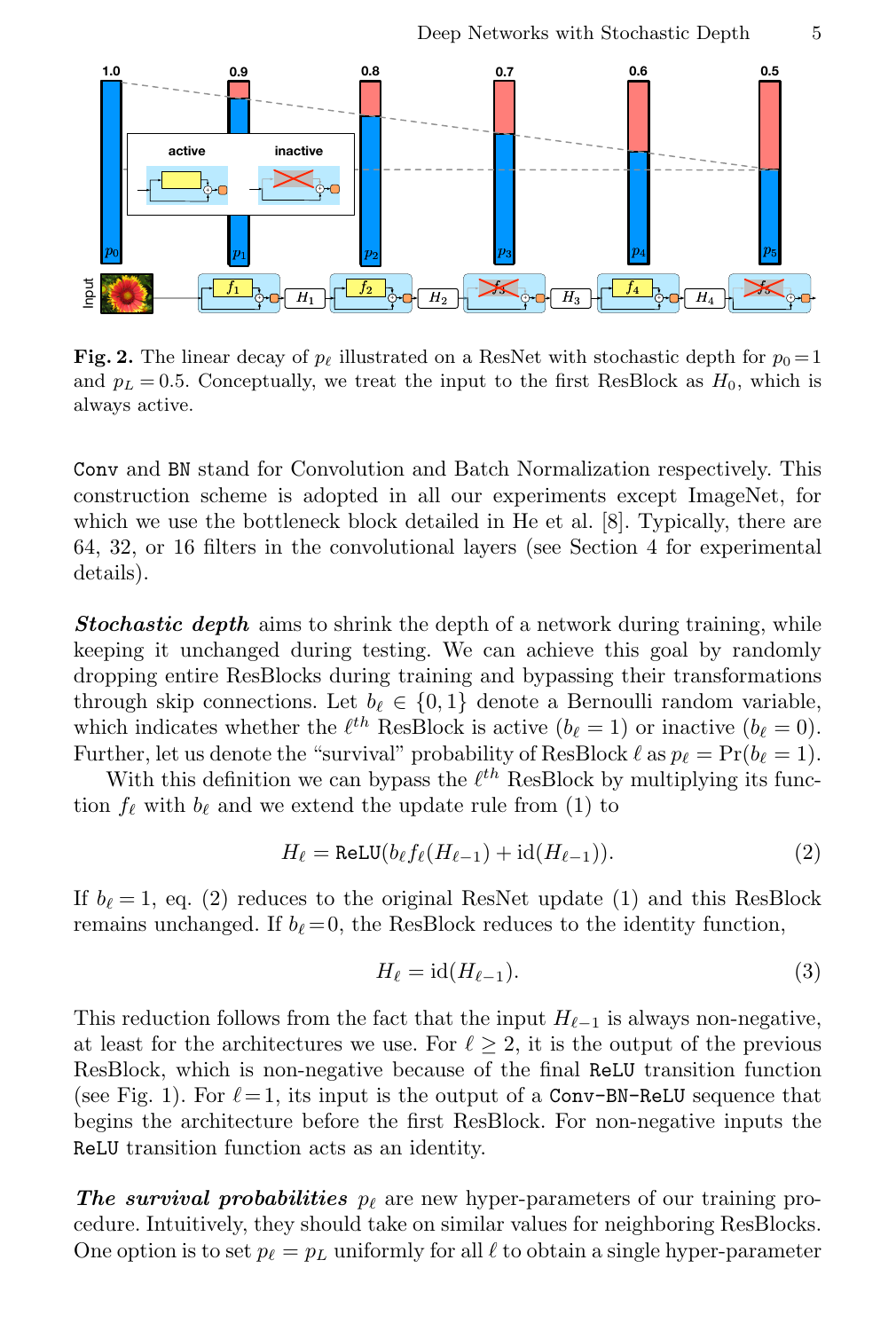$p_L$ . Another possibility is to set them according to a smooth function of  $\ell$ . We propose a simple linear decay rule from  $p_0 = 1$  for the input, to  $p_L$  for the last ResBlock:

$$
p_{\ell} = 1 - \frac{\ell}{L}(1 - p_L). \tag{4}
$$

See Fig. 2 for a schematic illustration. The linearly decaying survival probability originates from our intuition that the earlier layers extract low-level features that will be used by later layers and should therefore be more reliably present. In Section 4 we perform a more detailed empirical comparison between the uniform and decaying assignments for  $p_\ell$ . We conclude that the linear decay rule (4) is preferred and, as training with stochastic depth is surprisingly stable with respect to  $p_L$ , we set  $p_L = 0.5$  throughout (see Fig. 8).

**Expected network depth.** During the forward-backward pass the transformation  $f_\ell$  is bypassed with probability  $(1 - p_\ell)$ , leading to a network with reduced depth. With stochastic depth, the number of effective ResBlocks during training, denoted as  $\tilde{L}$ , becomes a random variable. Its expectation is given by:  $E(\tilde{L}) = \sum_{\ell=1}^{L} p_{\ell}.$ 

Under the linear decay rule with  $p_L = 0.5$ , the expected number of ResBlocks during training reduces to  $E(\tilde{L}) = (3L-1)/4$ , or  $E(\tilde{L}) \approx 3L/4$  when L is large. For the 110-layer network with  $L = 54$  commonly used in our experiments, we have  $E(L) \approx 40$ . In other words, with stochastic depth, we train ResNets with an average number of 40 ResBlocks, but recover a ResNet with 54 blocks at test time. This reduction in depth significantly alleviates the vanishing gradients and the information loss problem in deep ResNets. Note that because the connectivity is random, there will be updates with significantly shorter networks and more direct paths to individual layers. We provide an empirical demonstration of this effect in Section 5.

Training time savings. When a ResBlock is bypassed for a specific iteration, there is no need to perform forward-backward computation or gradient updates. As the forward-backward computation dominates the training time, stochastic depth significantly speeds up the training process. Following the calculations above, approximately 25% of training time could be saved under the linear decay rule with  $p_L = 0.5$ . The timings in practice using our implementation are consistent with this analysis (see the last paragraph of Section 4). More computational savings can be obtained by switching to a uniform probability for  $p_\ell$  or lowering  $p_L$  accordingly. In fact, Fig. 8 shows that with  $p_L = 0.2$ , the ResNet with stochastic depth obtains the same test error as its constant depth counterpart on CIFAR-10 but gives a 40% speedup.

**Implicit model ensemble.** In addition to the predicted speedups, we also observe significantly lower testing errors in our experiments, in comparison with ResNets of constant depth. One explanation for our performance improvements is that training with stochastic depth can be viewed as training an ensemble of ResNets *implicitly*. Each of the  $L$  layers is either active or inactive, resulting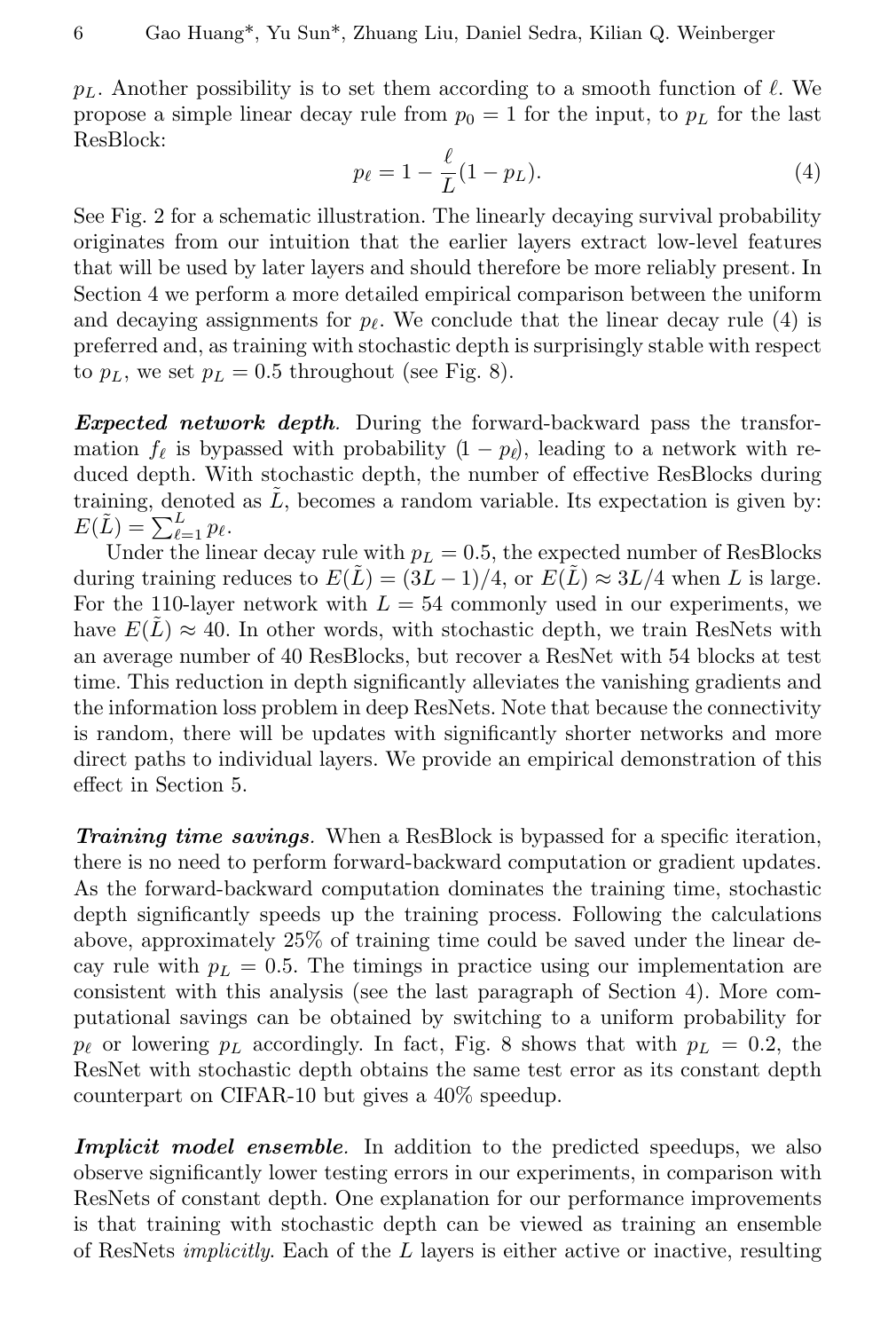| $\alpha$ . The components $\beta$ |      |                                    |      |       |
|-----------------------------------|------|------------------------------------|------|-------|
|                                   |      | $CIFAR10+ CIFAR100+ SVHN ImageNet$ |      |       |
| Maxout [21]                       | 9.38 |                                    | 2.47 |       |
| DropConnect [20]                  | 9.32 |                                    | 1.94 |       |
| Net in Net $[24]$                 | 8.81 |                                    | 2.35 |       |
| Deeply Supervised [13]            | 7.97 |                                    | 1.92 | 33.70 |
| Frac. Pool [25]                   |      | 27.62                              |      |       |
| All-CNN $[6]$                     | 7.25 |                                    |      | 41.20 |
| Learning Activation [26]          | 7.51 | 30.83                              |      |       |
| $R$ -CNN [27]                     | 7.09 |                                    | 1.77 |       |
| Scalable BO [28]                  | 6.37 | 27.40                              | 1.77 |       |
| Highway Network [29]              | 7.60 | 32.24                              |      |       |
| Gen. Pool [30]                    | 6.05 |                                    | 1.69 | 28.02 |
| ResNet with constant depth        | 6.41 | 27.76                              | 1.80 | 21.78 |
| ResNet with stochastic depth      | 5.25 | 24.98                              | 1.75 | 21.98 |

Table 1. Test error (%) of ResNets trained with stochastic depth compared to other most competitive methods previously published (whenever available). A  $" +"$  in the name denotes standard data augmentation. ResNet with constant depth refers to our reproduction of the experiments by He et al.

in  $2^L$  possible network combinations. For each training mini-batch one of the  $2<sup>L</sup>$  networks (with shared weights) is sampled and updated. During testing all networks are averaged using the approach in the next paragraph.

Stochastic depth during testing requires small modifications to the network. We keep all functions  $f_\ell$  active throughout testing in order to utilize the fulllength network with all its model capacity. However, during training, functions  $f_{\ell}$  are only active for a fraction  $p_{\ell}$  of all updates, and the corresponding weights of the next layer are calibrated for this survival probability. We therefore need to re-calibrate the outputs of any given function  $f_\ell$  by the expected number of times it participates in training,  $p_{\ell}$ . The forward propagation update rule becomes:

$$
H_{\ell}^{\text{Test}} = \text{ReLU}(p_{\ell} f_{\ell}(H_{\ell-1}^{\text{Test}}; W_{\ell}) + H_{\ell-1}^{\text{Test}}). \tag{5}
$$

From the model ensemble perspective, the update rule (5) can be interpreted as combining all possible networks into a single test architecture, in which each layer is weighted by its survival probability.

### 4 Results

We empirically demonstrate the effectiveness of stochastic depth on a series of benchmark data sets: CIFAR-10, CIFAR-100 [1], SVHN [31], and ImageNet [2].

Implementation details. For all data sets we compare the results of ResNets with our proposed stochastic depth and the original constant depth, and other most competitive benchmarks. We set  $p_\ell$  with the linear decay rule of  $p_0 = 1$ and  $p_L = 0.5$  throughout. In all experiments we report the test error from the epoch with the lowest validation error. For best comparisons we use the same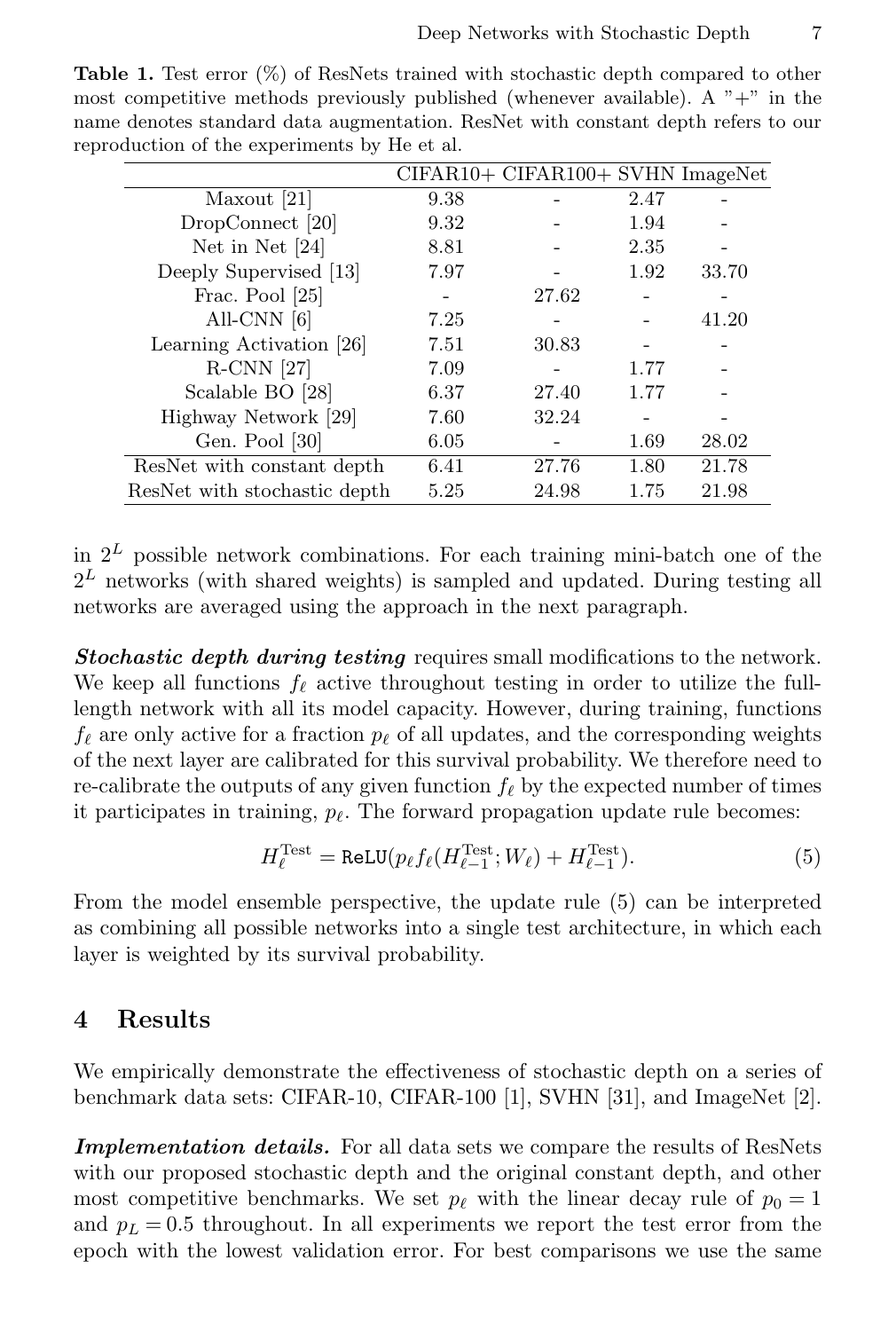

Fig. 3. Test error on CIFAR-10 (left) and CIFAR-100 (right) during training, with data augmentation, corresponding to results in the first two columns of Table 1.

construction scheme (for constant and stochastic depth) as described by He et al. [8]. In the case of CIFAR-100 we use the same 110-layer ResNet used by He et al. [8] for CIFAR-10, except that the network has a 100-way softmax output. Each model contains three groups of residual blocks that differ in number of filters and feature map size, and each group is a stack of 18 residual blocks. The numbers of filters in the three groups are 16, 32 and 64, respectively. For the transitional residual blocks, i.e. the first residual block in the second and third group, the output dimension is larger than the input dimension. Following He et al. [8], we replace the identity connections in these blocks by an average pooling layer followed by zero paddings to match the dimensions. Our implementations are in Torch 7 [32]. The code to reproduce the results is publicly available on GitHub at https://github.com/yueatsprograms/Stochastic\_Depth.

**CIFAR-10.** CIFAR-10 [1] is a dataset of 32-by-32 color images, representing 10 classes of natural scene objects. The training set and test set contain 50,000 and 10,000 images, respectively. We hold out 5,000 images as validation set, and use the remaining 45,000 as training samples. Horizontal flipping and translation by 4 pixels are the two standard data augmentation techniques adopted in our experiments, following the common practice [6, 13, 20, 21, 24, 26, 30].

The baseline ResNet is trained with SGD for 500 epochs, with a mini-batch size 128. The initial learning rate is 0.1, and is divided by a factor of 10 after epochs 250 and 375. We use a weight decay of 1e-4, momentum of 0.9, and Nesterov momentum [33] with 0 dampening, as suggested by [34]. For stochastic depth, the network structure and all optimization settings are exactly the same as the baseline. All settings were chosen to match the setup of He et al. [8].

The results are shown in Table 1. ResNets with constant depth result in a competitive 6.41% error on the test set. ResNets trained with stochastic depth yield a further relative improvement of 18% and result in 5.25% test error. To our knowledge this is significantly lower than the best existing single model performance (6.05%) [30] on CIFAR-10 prior to our submission, without resorting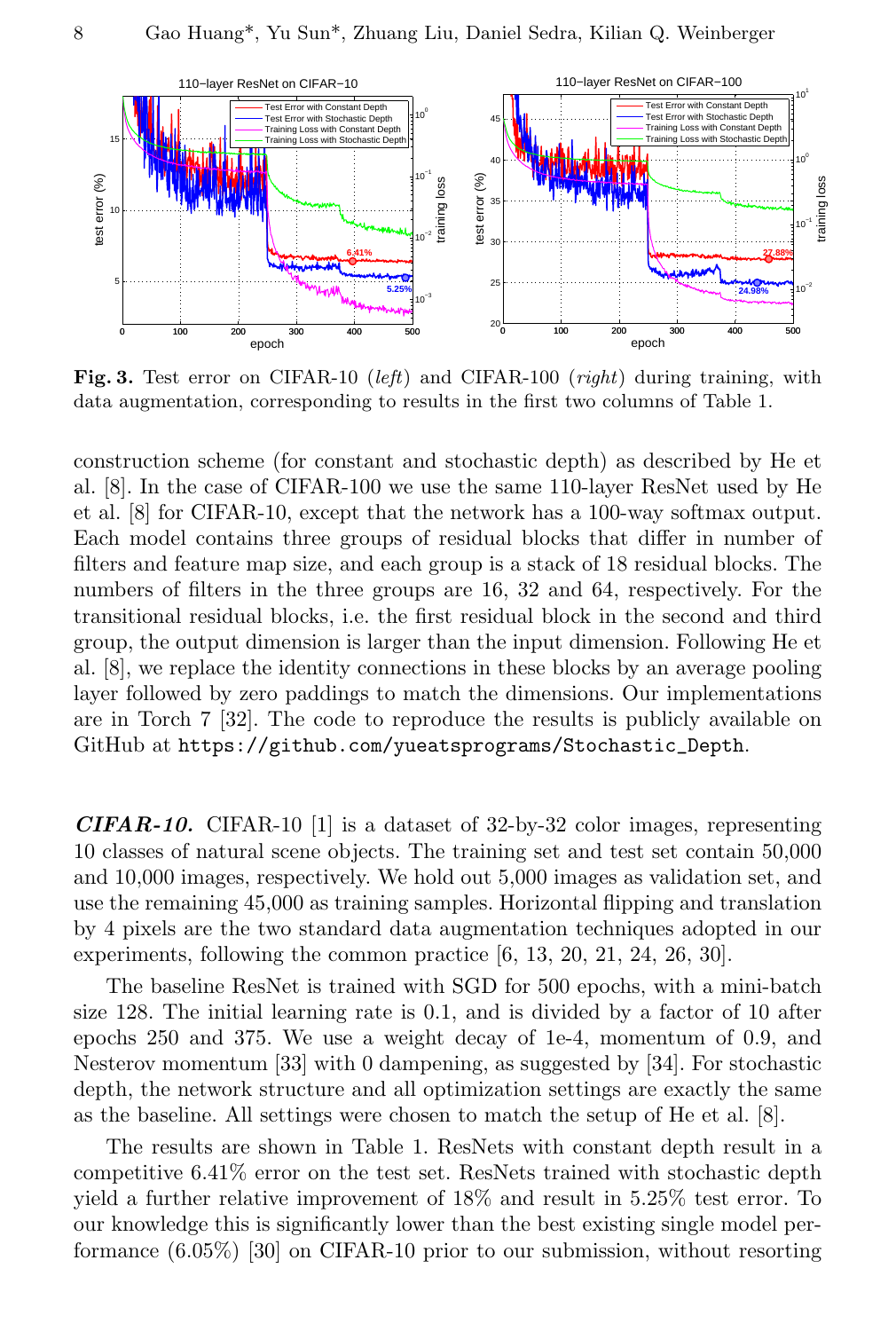

Fig. 4. Left: Test error on SVHN, corresponding to results on column three in Table 1. right: Test error on CIFAR-10 using 1202-layer ResNets. The points of lowest validation errors are highlighted in each case.

to massive data augmentation [6, 25].<sup>1</sup> Fig. 3 (*left*) shows the test error as a function of epochs. The point selected by the lowest validation error is circled for both approaches. We observe that ResNets with stochastic depth yield lower test error but also slightly higher fluctuations (presumably due to the random depth during training).

 $CIFAR-100$ . Similar to CIFAR-10, CIFAR-100 [1] contains 32-by-32 color images with the same train-test split, but from 100 classes. For both the baseline and our method, the experimental settings are exactly the same as those of CIFAR-10. The constant depth ResNet yields a test error of 27.22%, which is already the state-of-the-art in CIFAR-100 with standard data augmentation. Adding stochastic depth drastically reduces the error to 24.98%, and is again the best published single model performance to our knowledge (see Table 1 and Fig. 3 right).

We also experiment with CIFAR-10 and CIFAR-100 without data augmentation. ResNets with constant depth obtain 13.63% and 44.74% on CIFAR-10 and CIFAR-100 respectively. Adding stochastic depth yields consistent improvements of about 15% on both datasets, resulting in test errors of 11.66% and 37.8% respectively.

**SVHN.** The format of the Street View House Number (SVHN) [31] dataset that we use contains 32-by-32 colored images of cropped out house numbers from Google Street View. The task is to classify the digit at the center. There are 73,257 digits in the training set, 26,032 in the test set and 531,131 easier samples for additional training. Following the common practice, we use all the training samples but do not perform data augmentation. For each of the ten classes, we randomly select 400 samples from the training set and 200 from the additional set, forming a validation set with 6,000 samples in total. We preprocess

 $^{\rm 1}$  The only model that performs even better is the 1202-layer ResNet with stochastic depth, discussed later in this section.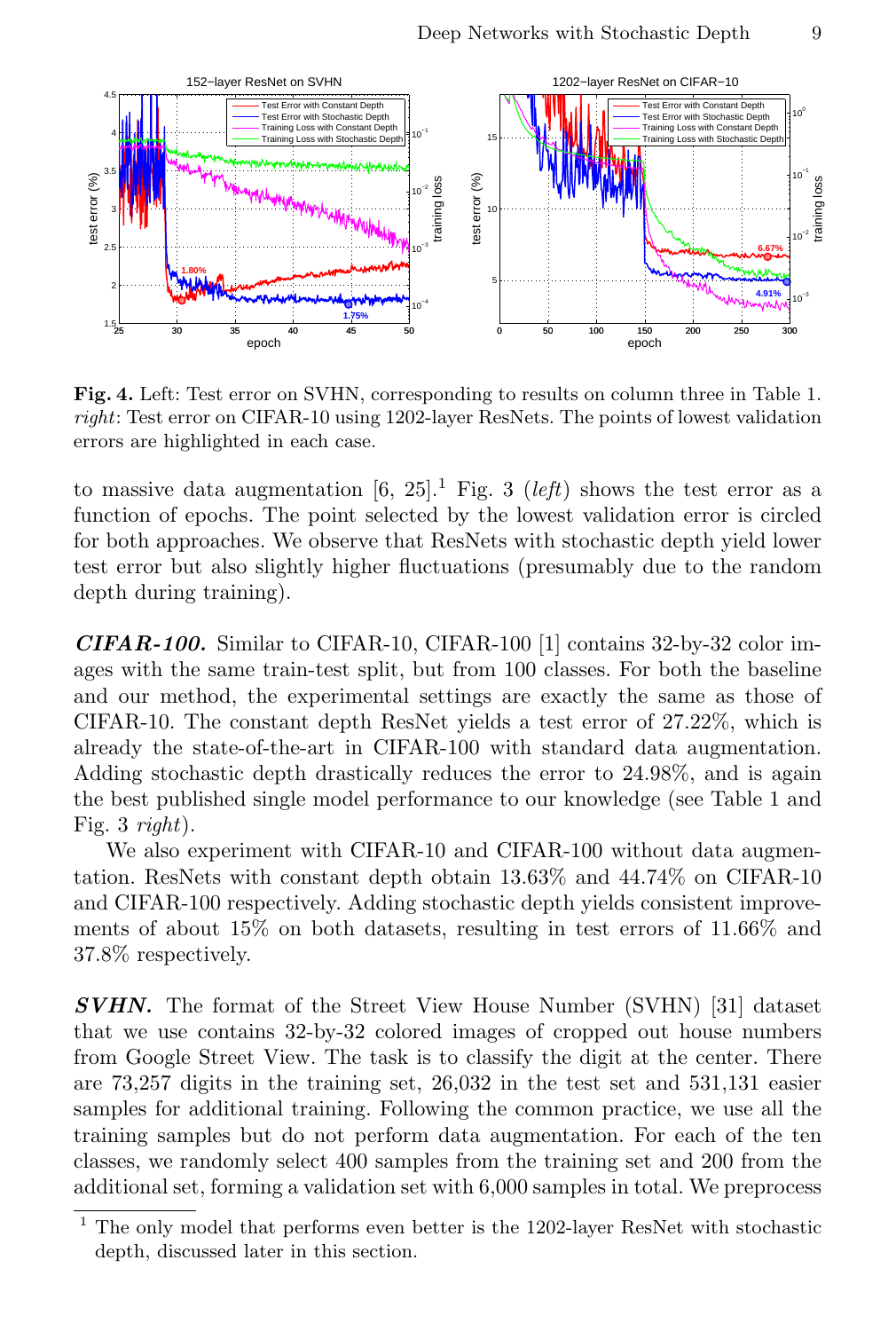|                  |           | CIFAR10+ CIFAR100+ SVHN |         |
|------------------|-----------|-------------------------|---------|
| Constant Depth   | $20h$ 42m | $20h\,51m$ $33h\,43m$   |         |
| Stochastic Depth | $15h\ 7m$ | $15h\ 20m$              | 25h 33m |

Table 2. Training time comparison on benchmark datasets.

the data by subtracting the mean and dividing the standard deviation. Batch size is set to 128, and validation error is calculated every 200 iterations.

Our baseline network has 152 layers. It is trained for 50 epochs with a beginning learning rate of 0.1, divided by 10 after epochs 30 and 35. The depth and learning rate schedule are selected by optimizing for the validation error of the baseline through many trials. This baseline obtains a competitive result of 1.80%. However, as seen in Fig. 4, it starts to overfit at the beginning of the second phase with learning rate 0.01, and continues to overfit until the end of training. With stochastic depth, the error improves to 1.75%, the second-best published result on SVHN to our knowledge after [30].

Training time comparison. We compare the training efficiency of the constant depth and stochastic depth ResNets used to produce the previous results. Table 2 shows the training (clock) time under both settings with the linear decay rule  $p_L = 0.5$ . Stochastic depth consistently gives a 25% speedup, which confirms our analysis in Section 3. See Fig. 8 and the corresponding section on hyper-parameter sensitivity for more empirical analysis.

#### Training with a 1202-layer ResNet.

He et al. [8] tried to learn CIFAR-10 using an aggressively deep ResNet with 1202 layers. As expected, this extremely deep network overfitted to the training set: it ended up with a test error of 7.93%, worse than their 110 layer network. We repeat their experiment on the same 1202-layer network, with constant and stochastic depth. We train for 300 epochs, and set the learning rate to 0.01 for the first 10 epochs to "warm-up" the network and facilitate initial convergence, then restore it to 0.1, and divide it by 10 at epochs 150 and 225.



Fig. 5. With stochastic depth, the 1202 layer ResNet still significantly improves over the 110-layer one.

The results are summarized in Fig. 4 (right) and Fig. 5. Similar to He et al. [8], the ResNets with constant depth of 1202 layers yields a test error of 6.67%, which is worse than the 110-layer constant depth ResNet. In contrast, if trained with stochastic depth, this extremely deep ResNet performs remarkably well. We want to highlight two trends: 1) Comparing the two 1202-layer nets shows that training with stochastic depth leads to a 27% relative improvement; 2)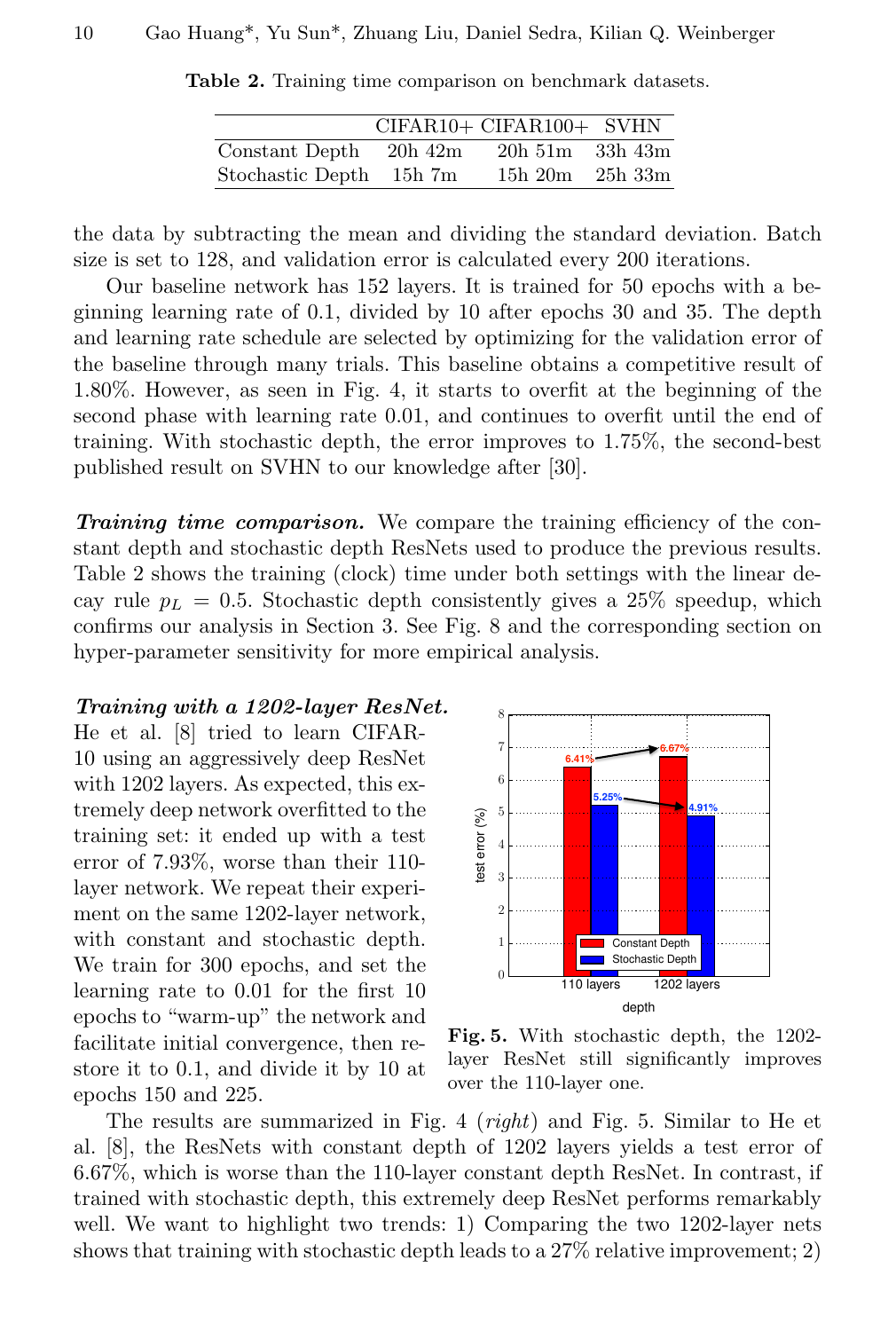Comparing the two networks trained with stochastic depth shows that increasing the architecture from 110 layers to 1202 yields a further improvement on the previous record-low 5.25%, to a 4.91% test error without sign of overfitting, as shown in Fig. 4 (*right*)  $^2$ .

To the best of our knowledge, this is the lowest known test error on CIFAR-10 with moderate image augmentation and the first time that a network with more than 1000 layers has been shown to *further reduce* the test error <sup>3</sup>. We consider these findings highly encouraging and hope that training with stochastic depth will enable researchers to leverage extremely deep architectures in the future.

ImageNet. The ILSVRC 2012 classification dataset consists of 1000 classes of images, in total 1.2 million for training, 50,000 for validation, and 100,000 for testing. Following the common practice, we only report the validation errors. We follow He et al. [8] to build a 152-layer ResNet with 50 bottleneck residual blocks. When input and output dimensions do not match, the skip connection uses a learned linear projection for the mismatching dimensions, and an identity transformation for



Fig. 6. Validation error on ILSVRC 2012 classification.

the other dimensions. Our implementation is based on the github repository fb.resnet.torch<sup>4</sup> [34], and the optimization settings are the same as theirs, except that we use a batch size of 128 instead of 256 because we can only spread a batch among 4 GPUs (instead of 8 as they did).

We train the constant depth baseline for 90 epochs (following He et al. and the default setting in the repository) and obtain a final error of 23.06%. With stochastic depth, we obtain an error of 23.38% at epoch 90, which is slightly higher. We observe from Fig.6 that the downward trend of the validation error with stochastic depth is still strong, and from our previous experience, could benefit from further training. Due to the 25% computational saving, we can add 30 epochs (giving 120 in total, after decreasing the learning rate to 1e-4 at epoch 90), and still finish in almost the same total time as 90 epochs of the baseline. This reaches a final error of 21.98%. We have also kept the baseline running for 30 more epochs. This reaches a final error of 21.78%.

Because ImageNet is a very complicated and large dataset, the model complexity required could potentially be much more than that of the 152-layer

<sup>2</sup> We do not include this result in Table 1 since this architecture was only trained on one of the datasets.

<sup>&</sup>lt;sup>3</sup> This is, until early March, 2016, when this paper was submitted to ECCV. Many new developments have further decreased the error on CIFAR-10 since then (and some are based on this work).

 $^4$  https://github.com/facebook/fb.resnet.torch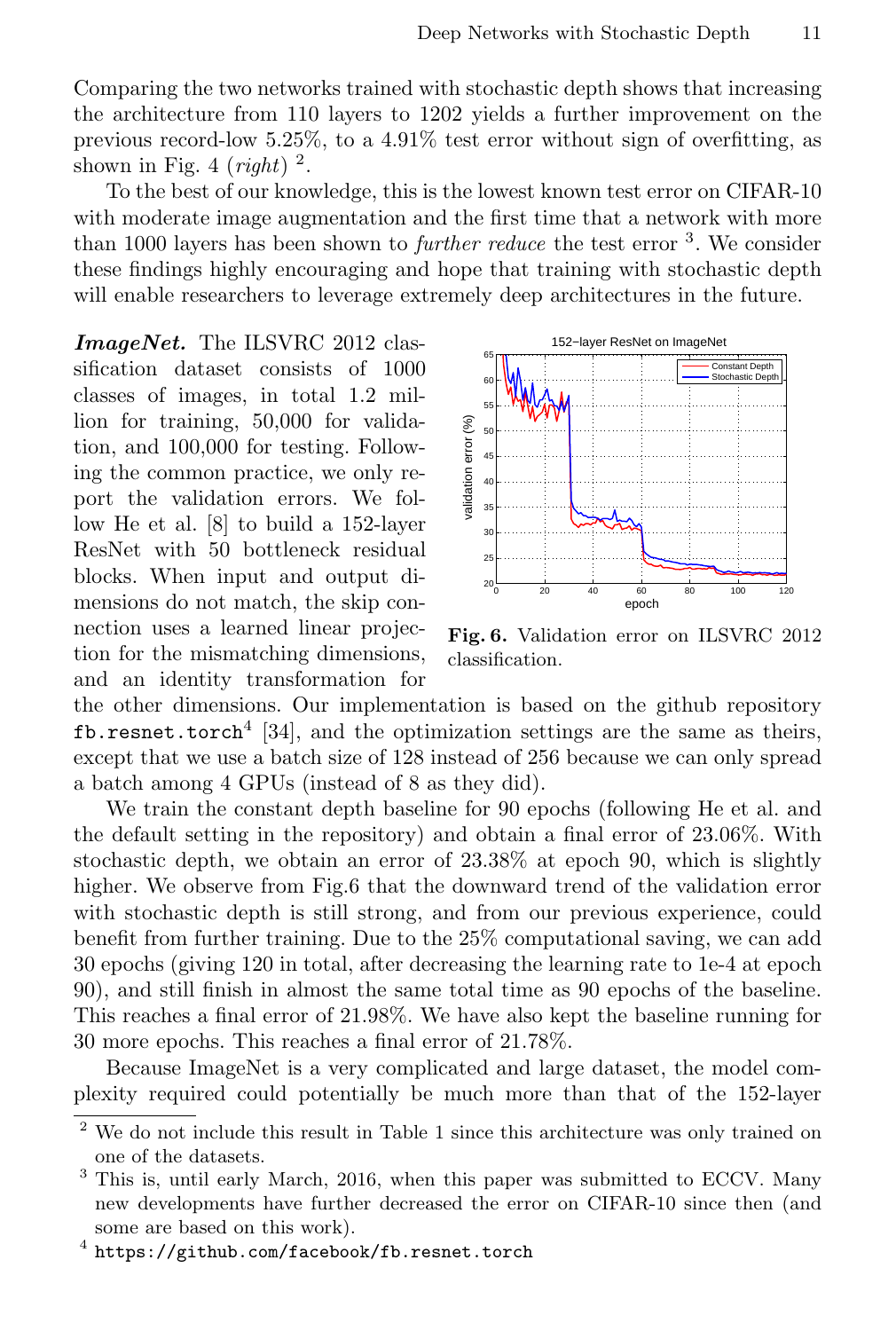

Fig. 7. The first convolutional layer's mean gradient magnitude for each epoch during training. The vertical dotted lines indicate scheduled reductions in learning rate by a factor of 10, which cause gradients to shrink.

ResNet [35]. In the words of an anonymous reviewer, the current generation of models for ImageNet are still in a different regime from those of CIFAR. Although there seems to be no immediate benefit from applying stochastic depth on this particular architecture, it is possible that stochastic depth will lead to improvements on ImageNet with larger models, which the community might soon be able to train as GPU capacities increase.

### 5 Analytic Experiments

In this section, we provide more insights into stochastic depth by presenting a series of analytical results. We perform experiments to support the hypothesis that stochastic depth effectively addresses the problem of vanishing gradients in backward propagation. Moreover, we demonstrate the robustness of stochastic depth with respect to its hyper-parameter.

Improved gradient strength. Stochastically dropping layers during training reduces the effective depth on which gradient back-propagation is performed, while keeping the test-time model depth unmodified. As a result we expect training with stochastic depth to reduce the vanishing gradient problem in the backward step. To empirically support this, we compare the magnitude of gradients to the first convolutional layer of the first ResBlock  $(\ell = 1)$  with and without stochastic depth on the CIFAR-10 data set.

Fig. 7 shows the mean absolute values of the gradients. The two large drops indicated by vertical dotted lines are due to scheduled learning rate division. It can be observed that the magnitude of gradients in the network trained with stochastic depth is always larger, especially after the learning rate drops. This seems to support out claim that stochastic depth indeed significantly reduces the vanishing gradient problem, and enables the network to be trained more effectively. Another indication of the effect is in the left panel of Fig. 3, where one can observe that the test error of the ResNets with constant depth approximately plateaus after the first drop of learning rate, while stochastic depth still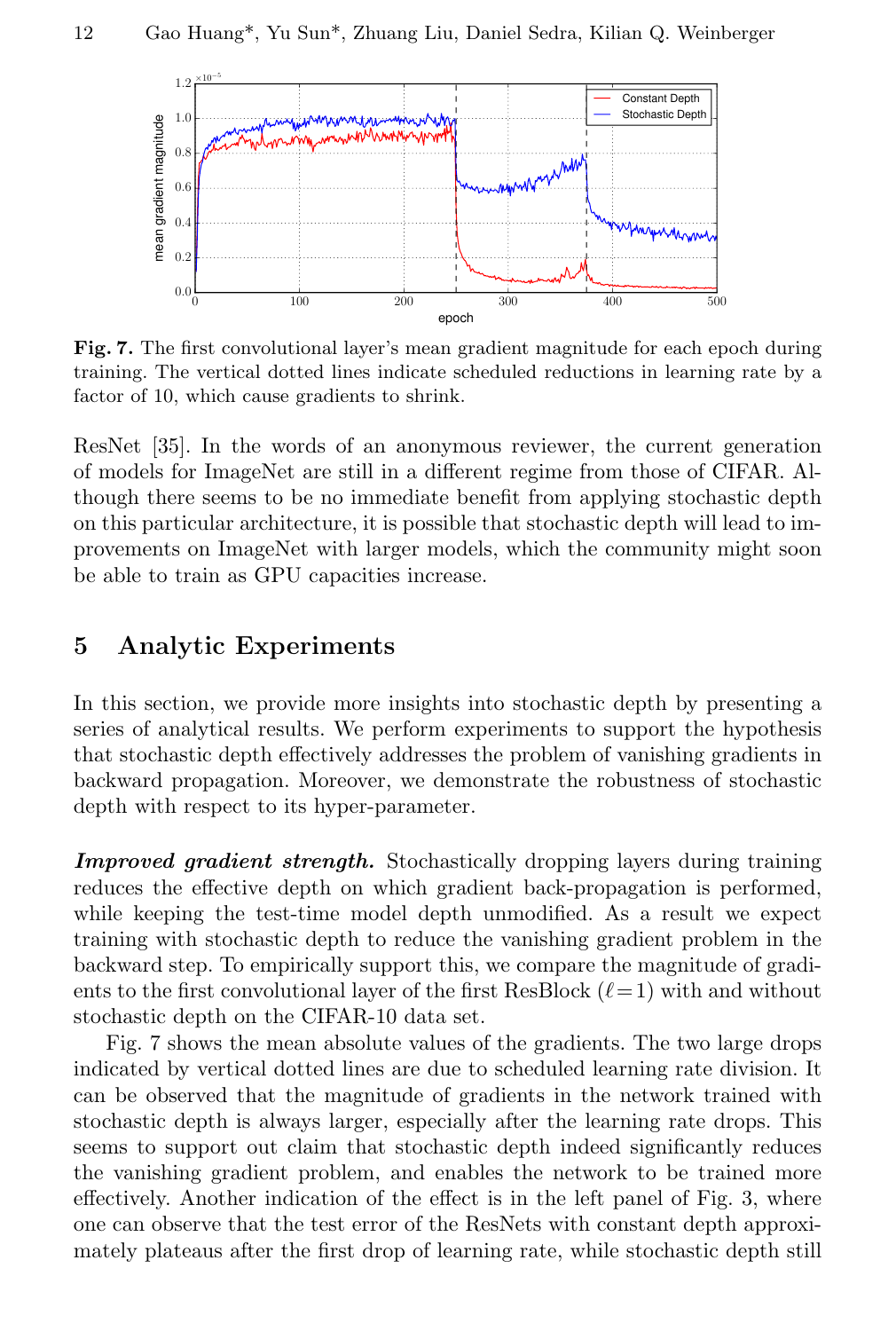

**Fig. 8.** Left: Test error  $(\%)$  on CIFAR-10 with respect to the  $p_L$  with uniform and decaying assignments of  $p_\ell$ . Right: Test error (%) heatmap on CIFAR-10 varyied over  $p_L$  and network depth.

improves the performance even after the learning rate drops for the second time. This further supports that stochastic depth combines the benefits of shortened network during training with those of deep models at test time.

**Hyper-parameter sensitivity.** The survival probability  $p_L$  is the only hyperparameter of our method. Although we used  $p_L = 0.5$  throughout all our experiments, it is still worth investigating the sensitivity of stochastic depth with respect to its hyper-parameter. To this end, we compare the test error of the 110-layer ResNet under varying values of  $p_L$  ( $L = 54$ ) for both linear decay and uniform assignment rules on the CIFAR-10 data set in Fig.  $8$  (*left*). We make the following observations: 1) both assignment rules yield better results than the baseline when  $p<sub>L</sub>$  is set properly; 2) the linear decay rule outperforms the uniform rule consistently; 3) the linear decay rule is relatively robust to fluctuations in  $p<sub>L</sub>$  and obtains competitive results when  $p<sub>L</sub>$  ranges from 0.4 to 0.8; 4) even with a rather small survival probability e.g.  $p_L = 0.2$ , stochastic depth with linear decay still performs well, while giving a 40% reduction in training time. This shows that stochastic depth can save training time substantially without compromising accuracy.

The heatmap on the right shows the test error varied over both  $p<sub>L</sub>$  and network depth. Not surprisingly, deeper networks (at least in the range of our experiments) do better with a  $p_L = 0.5$ . The "valley" of the heatmap is along the diagonal. A deep enough model is necessary for stochastic depth to significantly outperform the baseline (an observation we also make with the ImageNet data set), although shorter networks can still benefit from less aggressive skipping.

## 6 Conclusion

In this paper we introduced deep networks with *stochastic depth*, a procedure to train very deep neural networks effectively and efficiently. Stochastic depth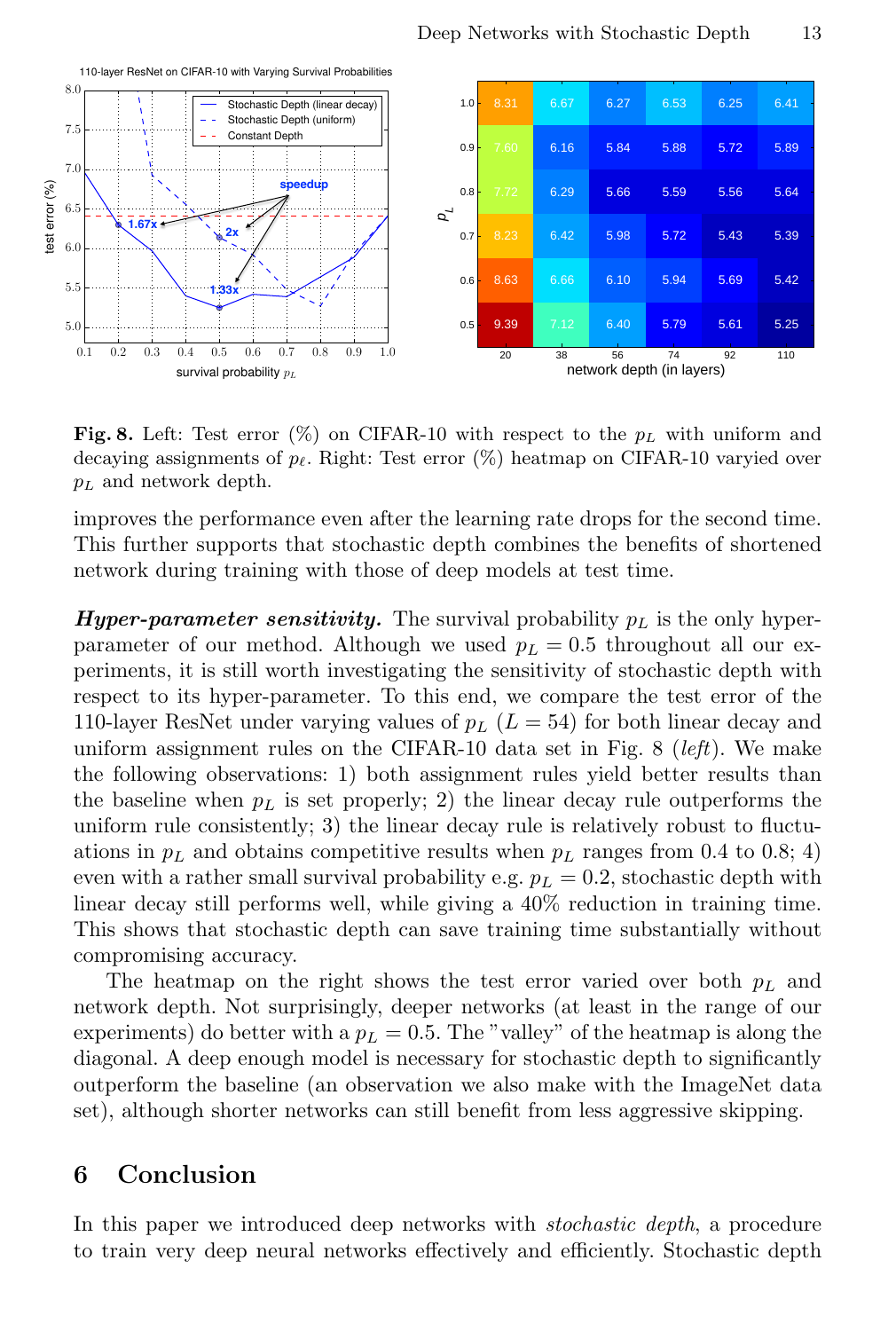reduces the network depth during training in expectation while maintaining the full depth at testing time. Training with stochastic depth allows one to increase the depth of a network well beyond 1000 layers, and still obtain a reduction in test error. Because of its simplicity and practicality we hope that training with stochastic depth may become a new tool in the deep learning "toolbox", and will help researchers scale their models to previously unattainable depths and capabilities.

Acknowledgements. We thank the anonymous reviewers for their kind suggestions. Kilian Weinberger is supported by NFS grants IIS-1550179, IIS-1525919 and EFRI-1137211. Gao Huang is supported by the International Postdoctoral Exchange Fellowship Program of China Postdoctoral Council (No.20150015). Yu Sun is supported by the Cornell University Office of Undergraduate Research. We also thank our lab mates, Matthew Kusner and Shuang Li for useful and interesting discussions.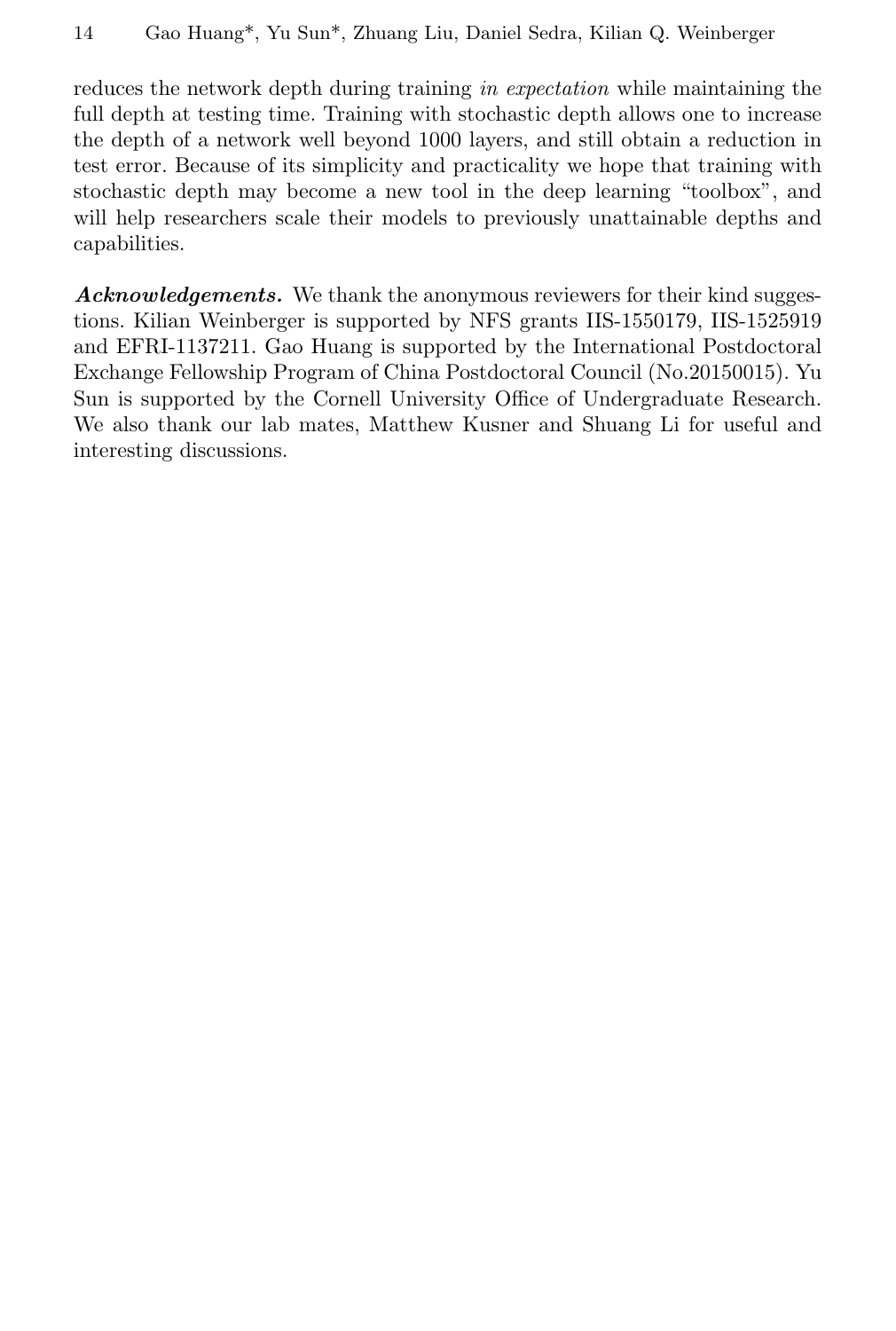# Bibliography

- [1] Krizhevsky, A., Hinton, G.: Learning multiple layers of features from tiny images (2009)
- [2] Deng, J., Dong, W., Socher, R., Li, L.J., Li, K., Fei-Fei, L.: Imagenet: A large-scale hierarchical image database. In: Computer Vision and Pattern Recognition, 2009. CVPR 2009. IEEE Conference on, IEEE (2009) 248–255
- [3] Krizhevsky, A., Sutskever, I., Hinton, G.E.: Imagenet classification with deep convolutional neural networks. In: Advances in neural information processing systems. (2012) 1097–1105
- [4] Sermanet, P., Eigen, D., Zhang, X., Mathieu, M., Fergus, R., LeCun, Y.: Overfeat: Integrated recognition, localization and detection using convolutional networks. arXiv preprint arXiv:1312.6229 (2013)
- [5] Simonyan, K., Zisserman, A.: Very deep convolutional networks for largescale image recognition. arXiv preprint arXiv:1409.1556 (2014)
- [6] Springenberg, J.T., Dosovitskiy, A., Brox, T., Riedmiller, M.: Striving for simplicity: The all convolutional net. arXiv preprint arXiv:1412.6806 (2014)
- [7] Szegedy, C., Liu, W., Jia, Y., Sermanet, P., Reed, S., Anguelov, D., Erhan, D., Vanhoucke, V., Rabinovich, A.: Going deeper with convolutions. In: Proceedings of the IEEE Conference on Computer Vision and Pattern Recognition. (2015) 1–9
- [8] He, K., Zhang, X., Ren, S., Sun, J.: Deep residual learning for image recognition. arXiv preprint arXiv:1512.03385 (2015)
- [9] Håstad, J., Goldmann, M.: On the power of small-depth threshold circuits. Computational Complexity 1(2) (1991) 113–129
- [10] Håstad, J.: Computational limitations of small-depth circuits. (1987)
- [11] Bengio, Y., Simard, P., Frasconi, P.: Learning long-term dependencies with gradient descent is difficult. Neural Networks, IEEE Transactions on 5(2) (1994) 157–166
- [12] Glorot, X., Bengio, Y.: Understanding the difficulty of training deep feedforward neural networks. In: International conference on artificial intelligence and statistics. (2010) 249–256
- [13] Lee, C.Y., Xie, S., Gallagher, P., Zhang, Z., Tu, Z.: Deeply-supervised nets. arXiv preprint arXiv:1409.5185 (2014)
- [14] Ioffe, S., Szegedy, C.: Batch normalization: Accelerating deep network training by reducing internal covariate shift. arXiv preprint arXiv:1502.03167 (2015)
- [15] Srivastava, R.K., Greff, K., Schmidhuber, J.: Highway networks. arXiv preprint arXiv:1505.00387 (2015)
- [16] Srivastava, N., Hinton, G., Krizhevsky, A., Sutskever, I., Salakhutdinov, R.: Dropout: A simple way to prevent neural networks from overfitting. The Journal of Machine Learning Research 15(1) (2014) 1929–1958
- [17] Fahlman, S.E., Lebiere, C.: The cascade-correlation learning architecture. (1989)